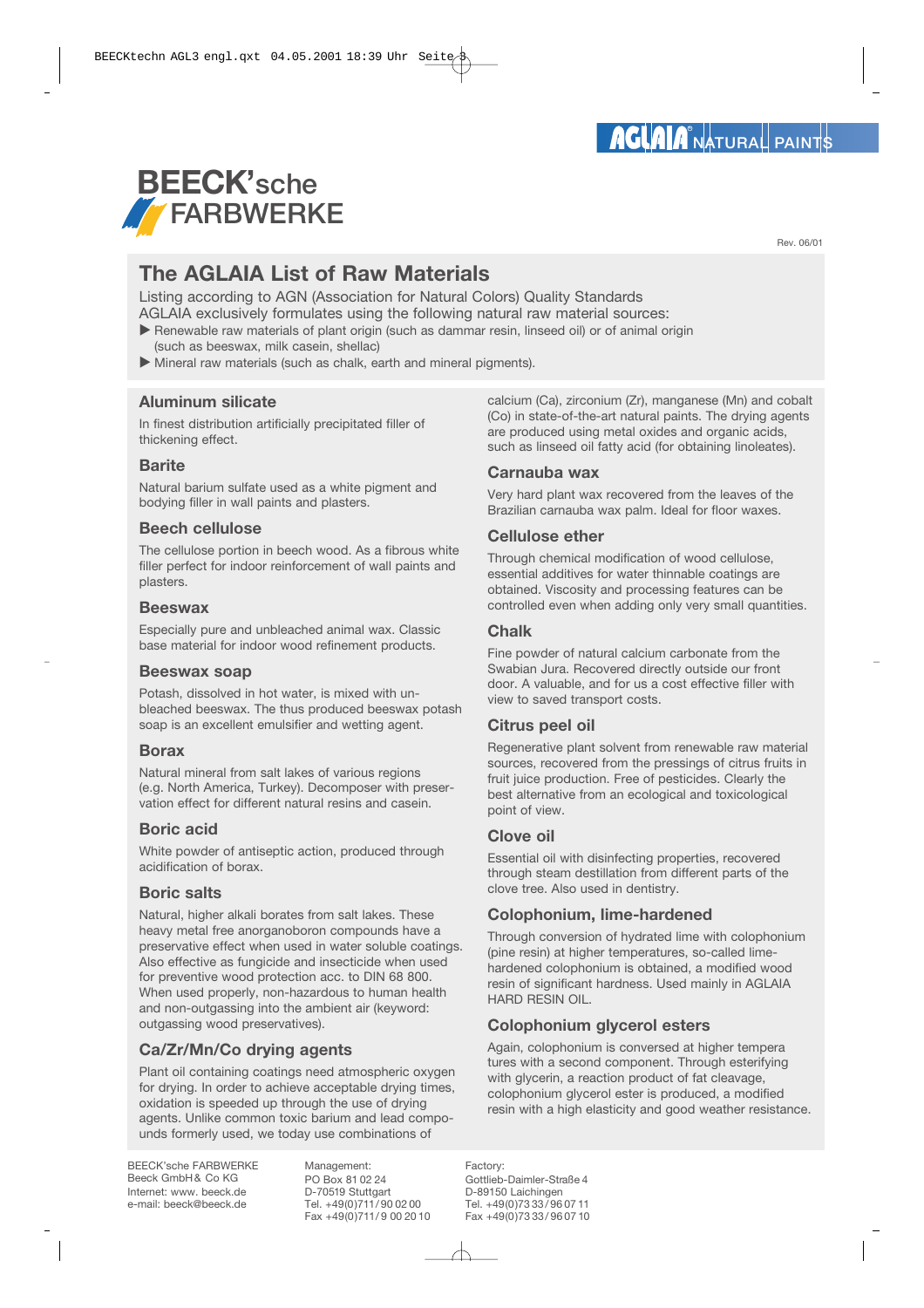Rev. 06/01

# **The AGLAIA List of Raw Materials**

# **Dammar resin**

Light colored, elastic wood resin used as a binder for lacquers and glazes. Country of origin: Sumatra.

# **Dehydrated castor (stand) oil**

Drying oil recovered through dehydration of castor oil, with the features of both linseed oil and wood oil.

#### **Diatomaceous earth**

Pure diatomaceous earth (structural fossile silicic acid of algae) used as a matting and diffusible filler in lacquers and glazes.

# **Earth and mineral pigments**

Today, organic synthesis chemistry offers a virtually endless number of artificial coloring substances. They are all secondary products of crude oil with the corresponding high loads on the environment when being produced and disposed of. Based on its 100-year experience in the manufacture of silicate paints, BEECK exclusively relies on anorganic pigments. These are pure earth colors such as Terra di Siena or mineral pigments that are produced in simple chemical processes. All pigments used are toxicologically tested and absolutely non-toxic.

#### **Ethanol, denaturated with gum spirit of turpentine**

Regenerative solvent recovered through fermentation of biomass rich in carbohydrates (sugar beet). For AGLAIA products, denaturation required by law is exclusively performed with carene-free gum spirit of turpentine, not with synthetic chemicals.

#### **Eucalyptus oil**

Essential oil recovered from the leaves of eucalyptus trees. Used in small quantities as a disinfectant in water based natural paints.

#### **Fir-needle oil**

Essential oil recovered from conifer firs through steam destillation. Has preservative and perfuming qualities.

#### **Glycerin**

Polyvalent alcohol from fatty plant oil cleavage. Used as an auxiliary agent.

#### **Iron Mica**

In Silesia and Carinthia naturally occurring shining black iron oxide pigment. May be used as an alternative to toxic heavy metals in corrosion protection paints.

# **Kaolin**

Particularly swellable porcelain clay, used as a stabilizing filler in natural resin dispersion paints.

#### **Lavender oil**

Essential oil recovered through steam destillation from fresh blossoms of real lavender.

#### **Lecithin**

Natural phospholipide, produced through extraction from soybeans. Of the same emulsifying effect in both food and natural paints.

#### **Linseed oil soap**

Linseed oil saponified with ammonia water. Used as a wetting and dispersing additive in water based products.

# **Linseed (stand) oil**

Through heating up to 280°C, under exclusion of air, linseed oil is made into the more elastic, more stable linseed stand oil, also refered to as bodied or thick oil.

#### **Marble lime hydrate**

Historic mineral binder in lime paints and mortars. Produced through burning of powdered chalk and subsequent dry extinguishing.

#### **Mica**

Natural alumina silicate shiny leafy flakes. High-quality filler with reinforcing properties.

#### **Milk casein**

Most essential protein constituent in milk, obtained through acidification of skim milk. By the way: for AGLAIA in food quality. Used as a binder in AGLAIA CASEIN BINDER PAINT and AGLAIA STRUCTURAL CASEIN PAINT. In combination with mild alkali such as borax used as an emulsifier.

# **Natural asphalt**

Earth pitch recovered from asphalt rock with wood protecting features.

BEECK'sche FARBWERKE Beeck GmbH& Co KG Internet: www. beeck.de e-mail: beeck@beeck.de

Management: PO Box 81 02 24 D-70519 Stuttgart Tel. +49(0)711/ 90 02 00 Fax +49(0)711/9 00 20 10 Factory:

Gottlieb-Daimler-Straße 4 D-89150 Laichingen Tel. +49(0)73 33/ 96 07 11 Fax +49(0)73 33/ 96 07 10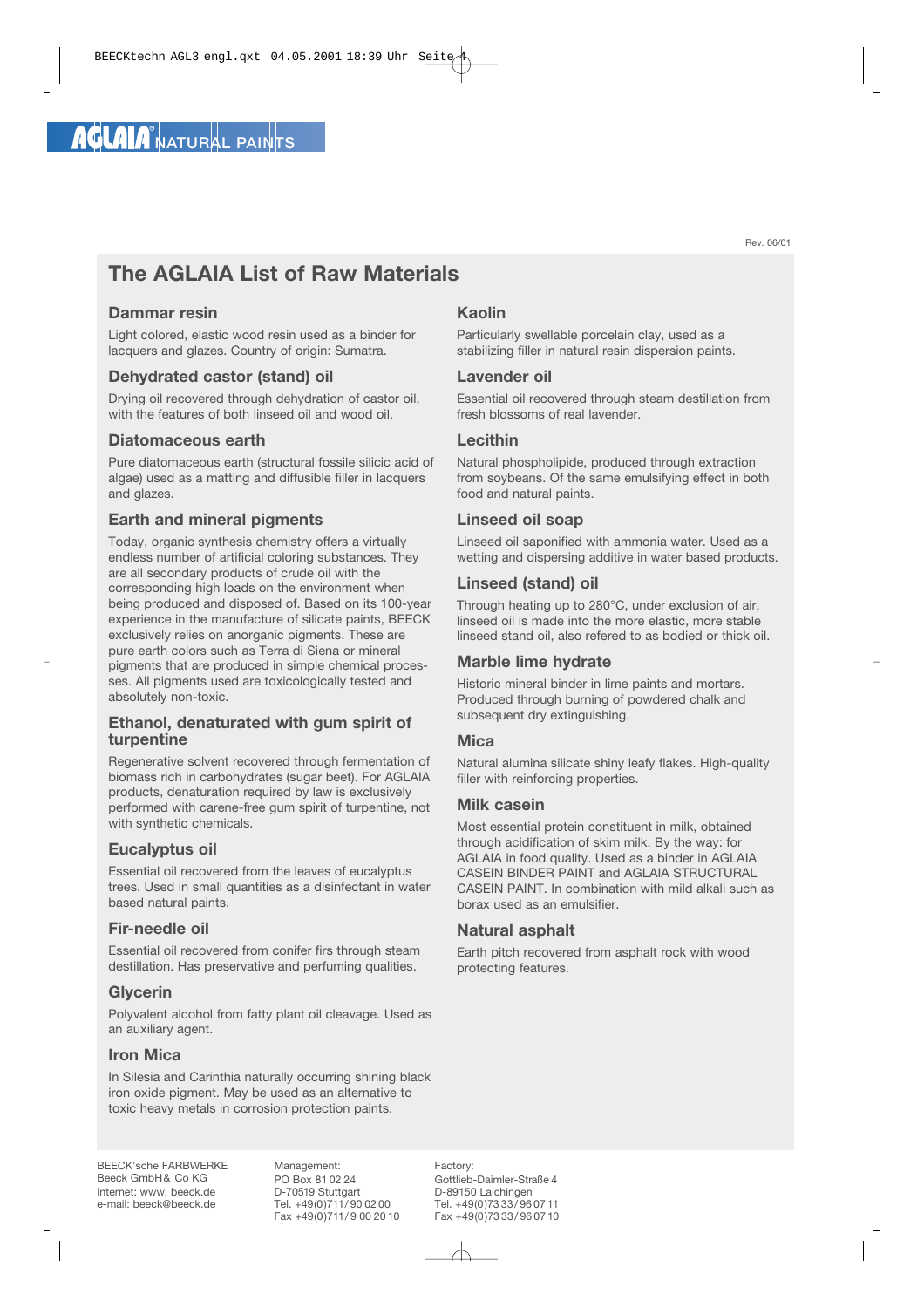Rev. 06/01

# **The AGLAIA List of Raw Materials**

# **Natural gum milk**

White, milky sap flowing out when the trunks of Hevea brasiliensis (Brazil rubber tree) are slit. Hevea brasiliensis is cultivated to a large extent on huge plantations in tropical areas. As a highly concentrated emulsion of natural caoutchouc in water, this milk serves as a permanently flexible binder in adhesives. For stabilizing, the sap is added a little ammonia water immediately after recovery.

#### **Olein**

Oleic acid of plant origin produced during alkaline fat cleavage. Used in combination with alkalis such as ammonia water or borax, a most effective emulsifier.

#### **Potash**

A mineral in plant ashes, produced when wood is burned. Acts as a mild alkali for saponification of plant resins, oils and waxes. When fused with quartz, potash waterglass is obtained.

#### **Quartz powder/Quartz sand**

Apart from felspar, most common lithospheric mineral. Ecologically valuable filler for paints and plasters as it is almost unlimitedly available.

# **Refined linseed oil**

Traditional lacquer binder of a high elasticity and good penetration properties. Recovered through cold pressing of grounded linseeds. The slimy substances contained in the oil are removed through heating and filtration using bleaching earth. In the last few years, oil flax cultivation has again revived in Germany, including certified organic production.

# **Safflower (stand) oil**

Drying plant oil from the seeds of dyeing carthamus. Used in dietary foods and also as a binder in natural lacquers.

# **Shellac**

Metabolic product of kerria lacca commonly found on resin-rich trees in India, Burma and Thailand. Twice a year, the branches of these trees are collected and the adhering stick lac is removed. This raw shellac is dissolved in ethanol and discolored for AGLAIA through physical methods without the use of chemicals. After removal of alcohol through destillation, a light yellow, transparent resin is obtained that is perfect as a binder for quick-drying insulating coatings. Also used by the food industry for covering fine chocolates.

# **Shellac soap**

Through saponification with thinned ammonia water, shellac can be transformed into its water soluble ammonium soap. A valuable additive for water based products.

#### **Silicic acid**

Pyrogenically precipitated, extremely fine-particle silicic acid for improving the surface properties of natural resin paints. Also for use as a matting agent for surface treatment.

#### **Soda waterglass**

Water dissolved sodium silicate, produced through melting of quartz with soda. Acid resistant mineral binder for adhesives. Similar properties as potash waterglass, the binder in silicate paints.

#### **Swelling clay**

Clay minerals with a high swelling capacity, formed through decomposition of volcanic tuff. Of thixotropic effect, avoiding the depositing of pigments. Are surface-treated when used in oil based systems.

#### **Talcum**

Natural magnesium silicate with a lamellar structure. Increases the abrasion resistance of the surface as well as the adherence when used as a filler in lacquers and wall paints.

# **Thyme oil**

Essential oil of a characteristic spicy smell, recovered from Spanish thyme.

#### **Titanium dioxide**

White pigment with high covering qualities, produced in waste acid-free chloride process. In many products not (yet) replaceable by environmentally safer white pigments without quality losses. However, from a toxicological point of view, titanium dioxide is absolutely harmless.

# **Tragacanth**

Recovered from branches and trunks of Astragalus types. Natural gum used as a thickener and binder.

BEECK'sche FARBWERKE Beeck GmbH& Co KG Internet: www. beeck.de e-mail: beeck@beeck.de

Management: PO Box 81 02 24 D-70519 Stuttgart Tel. +49(0)711/ 90 02 00 Fax +49(0)711/9 00 20 10

Factory: Gottlieb-Daimler-Straße 4 D-89150 Laichingen Tel. +49(0)73 33/ 96 07 11 Fax +49(0)73 33/ 96 07 10